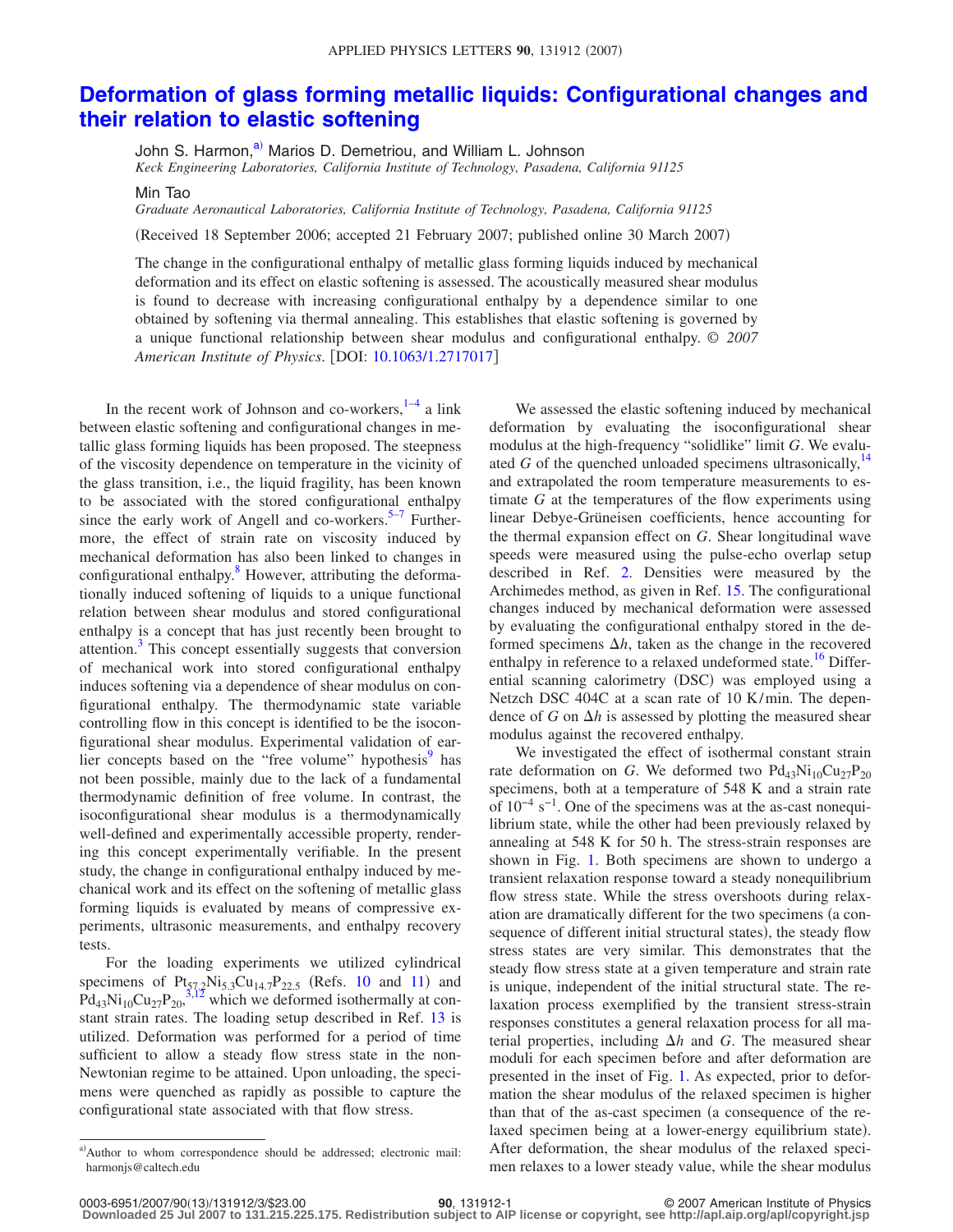<span id="page-1-0"></span>

FIG. 1. True stress-strain curves for two  $Pd_{43}Ni_{10}Cu_{27}P_{20}$  specimens deformed at 548 K and a strain rate of  $1.0 \times 10^{-4}$  s<sup>-1</sup>: (a) specimen was relaxed at 548 K prior to deformation and (b) specimen was in the as-cast state. Inset: (a) shear modulus of the relaxed specimen before  $(\blacksquare)$  and after deformation  $(\Box)$  and (b) shear modulus of the as-cast specimen before  $(\bullet)$ and after deformation  $( \bigcirc )$ .

of the as-cast specimen relaxes to a higher steady value. The postdeformation shear moduli are nearly identical. We have demonstrated that the unique steady nonequilibrium state attained under a given flow stress is associated with a unique steady-state *G*.

Since the steady state is independent of the initial state, we chose to proceed using as-cast specimens since they are at a higher initial energy state allowing a greater range of strain rates for homogeneous flow. In Fig. [2](#page-1-1) we present the stress-strain responses of  $Pt_{57.2}Ni_{5.3}Cu_{14.7}P_{22.5}$ and  $Pd_{43}Ni_{10}Cu_{27}P_{20}$ , deformed at the indicated strain rates, and temperatures of 473 and 548 K, respectively, slightly below the respective calorimetric glass transition temperatures of 500 and 577 K (at 20 K/min scans). As noticed from Figs. [1](#page-1-0) and [2,](#page-1-1) the transient relaxation process is completed at a strain of 0.10–0.11 in all tests. This strain limit, which can be observed in essentially all mechanical tests performed in metallic glass forming liquids, should be associated with individual barrier crossing events of shear transformation zones. The configurational strain (shear strain between saddles in configurational space) is found to be 0.036 for all metallic glass forming systems.<sup>1</sup> Therefore, a single barrier crossing event would be associated with a shear strain of  $4 \times 0.036$ , equivalent to a uniaxial strain of  $\sim 0.105$  (for Poisson's ratio of  $\sim$  0.37). Once steady state is attained at this critical strain, configurational changes cease and essentially all of the mechanical work is dissipated as heat.

In Fig. [3](#page-2-15) we present DSC traces for the deformed specimens as well as the undeformed relaxed specimens. The configurational enthalpies stored at each steady state were evaluated from the DSC traces. The shear moduli of the deformed specimens associated with the respective steady flow states were measured acoustically and corrected for the Debye-Grüneisen effect. We utilized measured linear Debye-Grüneisen coefficients of 13 MPa/K for  $Pt_{57.2}Ni_{5.3}Cu_{14.7}P_{22.5}$ (Ref. [17](#page-2-16)) and 15 MPa/K for  $Pd_{43}Ni_{10}Cu_{27}P_{20}^{18}$  $Pd_{43}Ni_{10}Cu_{27}P_{20}^{18}$  $Pd_{43}Ni_{10}Cu_{27}P_{20}^{18}$  To evaluate the thermodynamic dependence of  $G$  on  $\Delta h$ , we plot their respective values in Fig. [4.](#page-2-18) As evidenced from this plot, *G* decreases with increasing  $\Delta h$  in an approximately linear fashion. This dependence of *G* on  $\Delta h$  is supported by mo-

<span id="page-1-1"></span>

FIG. 2. True stress-strain diagrams for (a)  $Pt_{57.2}Ni_{5.3}Cu_{14.7}P_{22.5}$  at 473 K and (b)  $Pd_{43}Ni_{10}Cu_{27}P_{20}$  at 548 K at the indicated strain rates.

lecular dynamics simulations, $\frac{4}{3}$  and suggests that the elastic softening induced by mechanical deformation is governed by the dependence of G on  $\Delta h$ .

We argue that the dependence of  $G$  on  $\Delta h$  obtained here by mechanically deforming the liquid is a unique functional relation. We can validate this argument by comparing this dependence against one obtained via a different softening path. One such path can be realized by inducing softening via annealing at incrementally higher temperatures, as performed in Ref. [2.](#page-2-12) From separate thermal annealing studies, we find *dG*/*dT*≈-80 MPa/K for Pt<sub>57.2</sub>Ni<sub>5.3</sub>Cu<sub>14.7</sub>P<sub>22.5</sub> (Ref. [10](#page-2-7)) and ≈-45 MPa/K for Pd<sub>43</sub>Ni<sub>10</sub>Cu<sub>27</sub>P<sub>20</sub>.<sup>[19](#page-2-19)</sup> We further utilize  $d\Delta h/dT = 2.56 \text{ MJ/m}^3 \text{ K}$  for Pt<sub>57.2</sub>Ni<sub>5.3</sub>Cu<sub>14.7</sub>P<sub>22.5</sub> and 1.95 MJ/m<sup>3</sup> K for  $Pd_{43}Ni_{10}Cu_{27}P_{20}$  (from the present DSC scans with  $d\Delta h/dT$  taken as the change in heat capacity at the glass transition temperature). Therefore for thermal annealing experiments  $dG/d\Delta h = (dG/dT)/(d\Delta h/dT)$ , can be calculated to be  $\approx$  -31.3 for Pt<sub>57.2</sub>Ni<sub>5.3</sub>Cu<sub>14.7</sub>P<sub>22.5</sub> and  $\approx$  $-23.1$  for Pd<sub>43</sub>Ni<sub>10</sub>Cu<sub>27</sub>P<sub>20</sub>. For the present mechanical deformation experiments  $dG/d\Delta h$  is calculated from Fig. [3](#page-2-15) as  $\approx$  $-31.0$  for Pt<sub>57.2</sub>Ni<sub>5.3</sub>Cu<sub>14.7</sub>P<sub>22.5</sub> and ≈-22.7 for  $Pd_{43}Ni_{10}Cu_{27}P_{20}$ . We have thus shown that  $dG/d\Delta h$  realized by thermally annealing the liquid is approximately equivalent to  $dG/d\Delta h$  realized by mechanically deforming the liquid. We therefore conclude that the dependence of  $G$  on  $\Delta h$ is a unique functional relation.

In conclusion, we evaluated the changes in the configurational enthalpy of metallic glass forming liquids induced **Downloaded 25 Jul 2007 to 131.215.225.175. Redistribution subject to AIP license or copyright, see http://apl.aip.org/apl/copyright.jsp**